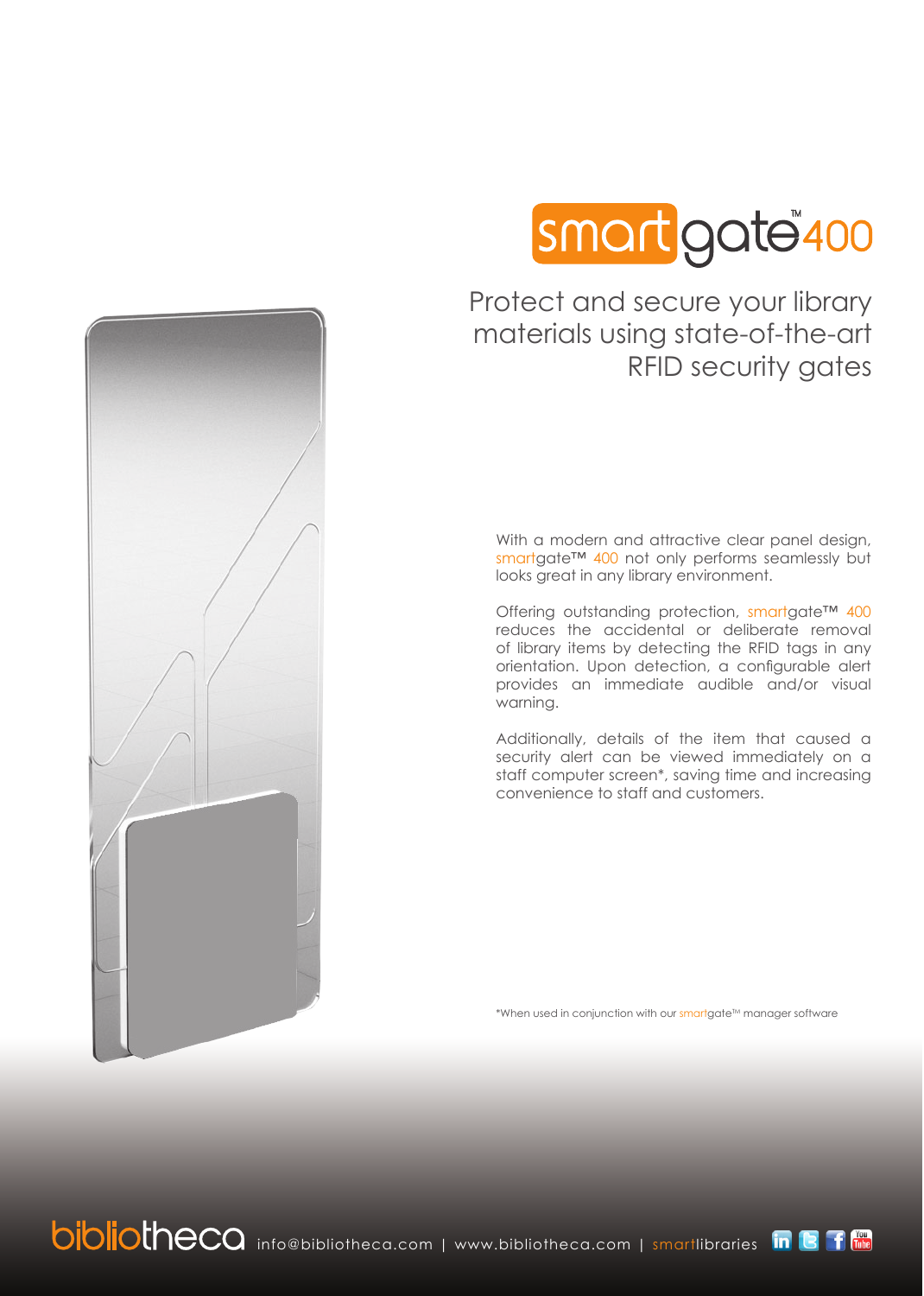## gate<sup>"</sup>400

## Maximum RFID security performance

## **Outstanding performance**

Provides breakthrough performance in read range and speed. Non-deactivated RFID tags are instantaneously detected regardless of orientation.

## **Audible and visual alerts**

Immediate and obvious warning signal immerses the entire gate in a red light combined with an adjustable audible alarm.

## **Multiple gate setups**

The standard setup is a combination of two gates covering up to 47 inches / 1,200 mm. Three or more gates in a row can be installed to cover wider areas effectively.

## **Energy saving design**

smartgate™ 400 was designed with energy saving features in mind. The power save mode only activates RFID detection when people are approaching. This "green" feature saves the library energy costs while helping our planet at the same time.

## **RADAR based people counter**

The integrated bi-directional people counter uses RADAR based technology to provide more accurate statistical information about the traffic entering and leaving your library.

## **Customised colours**

The base of the smartgate™ 400 can be ordered in any colour available on the RAL chart. RAL is a global uniform colour language with over 2,000 colour choices. This option allows the gates to custom match any library interior.